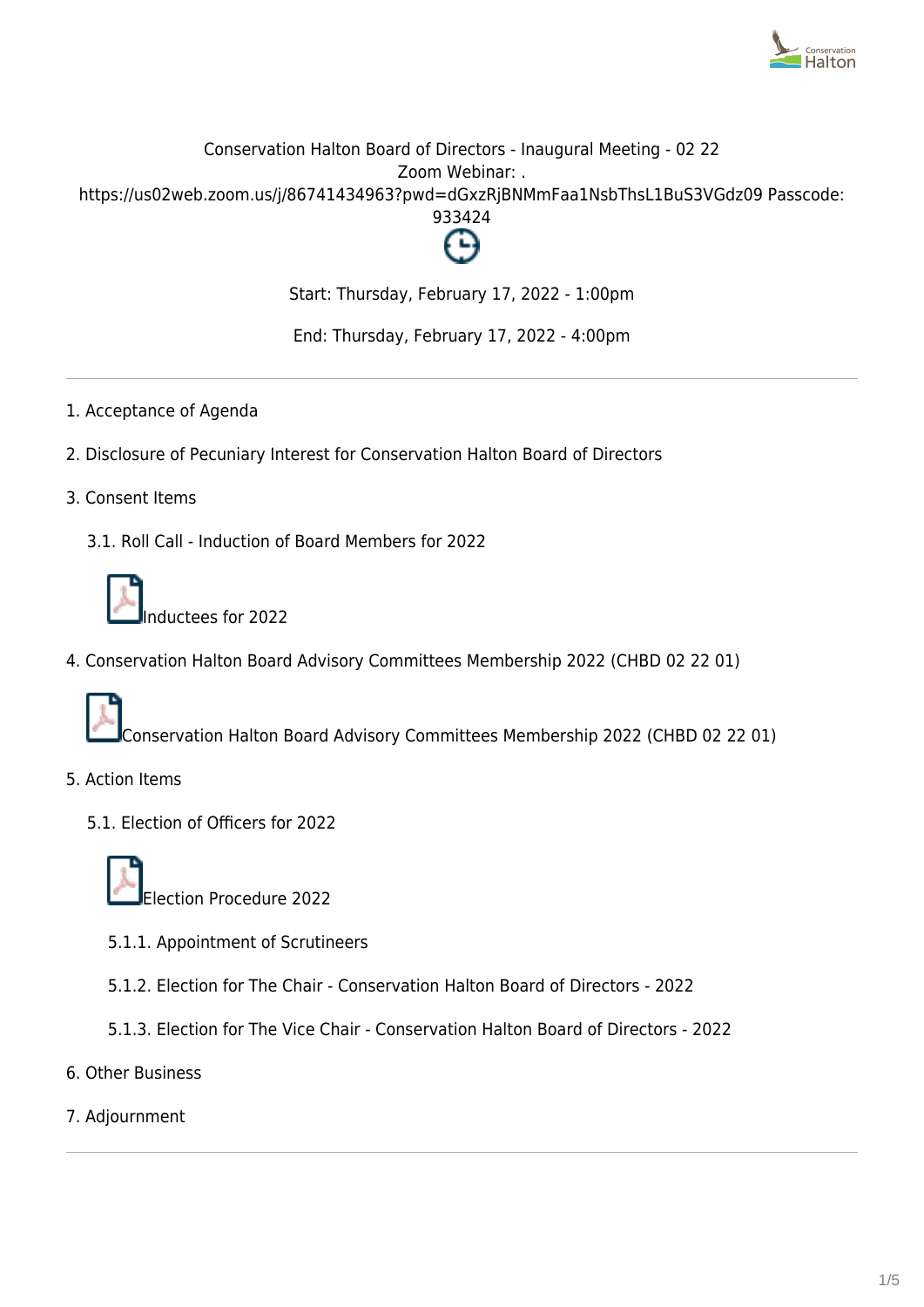# **Conservation Halton Board of Directors Inductees for 2022**

# **Term to expire Dec. 31, 2022 or until a successor is appointed**

| City of Burlington:   | Mr. James Sweetlove (Citizen Appointee)<br>Mr. Gerry Smallegange (Citizen Appointee)<br><b>Councillor Rory Nisan</b><br>Mayor Marianne Meed Ward |
|-----------------------|--------------------------------------------------------------------------------------------------------------------------------------------------|
| Town of Halton Hills: | Councillor Moya Johnson<br><b>Councillor Bryan Lewis</b>                                                                                         |
| Town of Milton:       | <b>Mayor Gord Krantz</b><br><b>Councillor Mike Cluett</b><br>Councillor Rick Di Lorenzo<br><b>Councillor Zeeshan Hamid</b>                       |
| Town of Oakville:     | Mayor Rob Burton<br><b>Councillor Cathy Duddeck</b><br><b>Councillor Allan Elgar</b><br><b>Councillor Dave Gittings</b>                          |
| City of Mississauga:  | Ms. Jean Williams (Citizen Appointee)<br>Mr. Aruangzaib Ansari (Citizen Appointee)                                                               |
| City of Hamilton:     | Ms. Joanne Di Maio (Citizen Appointee)<br>Dr. Zobia Jawed (Citizen Appointee)                                                                    |
| Township of Puslinch: | Mr. Stephen Gilmour (Citizen Appointee)                                                                                                          |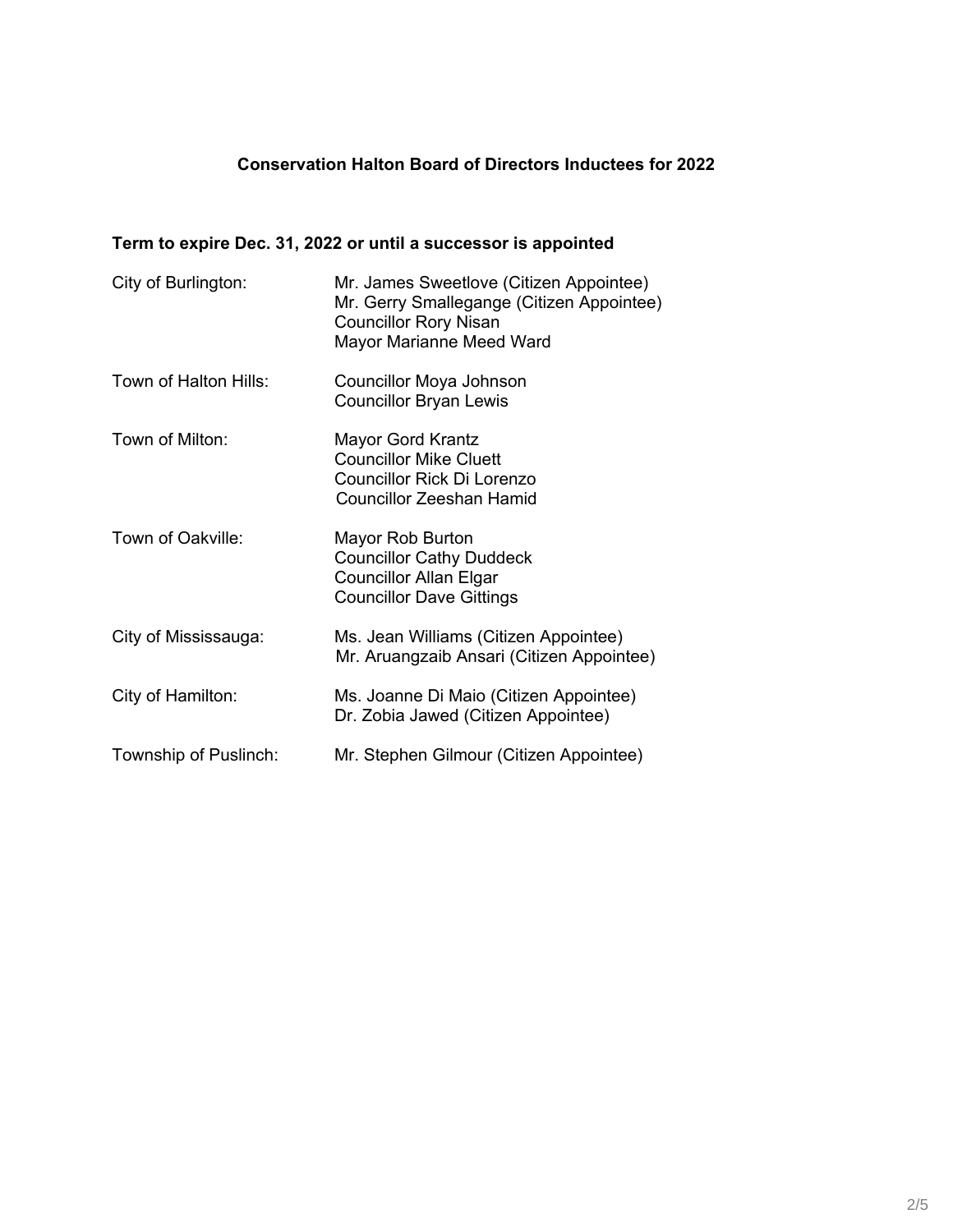



| TO:                | <b>Conservation Halton Board of Directors</b>                        |
|--------------------|----------------------------------------------------------------------|
| <b>MEMO NO.: #</b> | CHBD 02 22 01                                                        |
| <b>FROM:</b>       | Adriana Birza, Manager, Office of the President & CEO                |
| DATE:              | February 17, 2022                                                    |
| <b>SUBJECT:</b>    | <b>Conservation Halton Board Advisory Committees Membership 2022</b> |

# **MEMO**

The Conservation Halton Board of Directors Advisory Committees membership was approved in 2019 at the first meeting of each of the committees.

Election of Officers to the CH Committees take place every 4 years to align with the Municipal Election and Appointment of Membership to the CH Board of Directors as per the CH By-law No. 2018-01 (Revised November 25, 2021). The end of the term for the 2019 Committees will be December 31, 2022, or until a successor is appointed.

As a reminder to the members of the Conservation Halton Board of Directors there are three (3) Advisory Committees:

#### **Governance and Risk Committee**

The purpose of the Governance and Risk Committee is to advise the Conservation Halton Board of Directors on the appropriate policies and by-laws in the areas of governance of the Board. The committee will ensure that management has in place policies, procedures, and processes to manage risks to which Conservation Halton is exposed, including compliance with applicable laws and regulations.

#### **Members**

Councillor Cathy Duddeck (Chair) Councillor Rick Di Lorenzo Mayor Gordon Krantz Councillor Bryan Lewis Councillor Rory Nisan (Vice-Chair) Jean Williams

### **CEO Compensation Committee**

The purpose of the CEO Compensation Committee is to advise the Conservation Halton Board of Directors on recommendations on the compensation for the CEO on an annual basis following a successful performance appraisal by the Chair.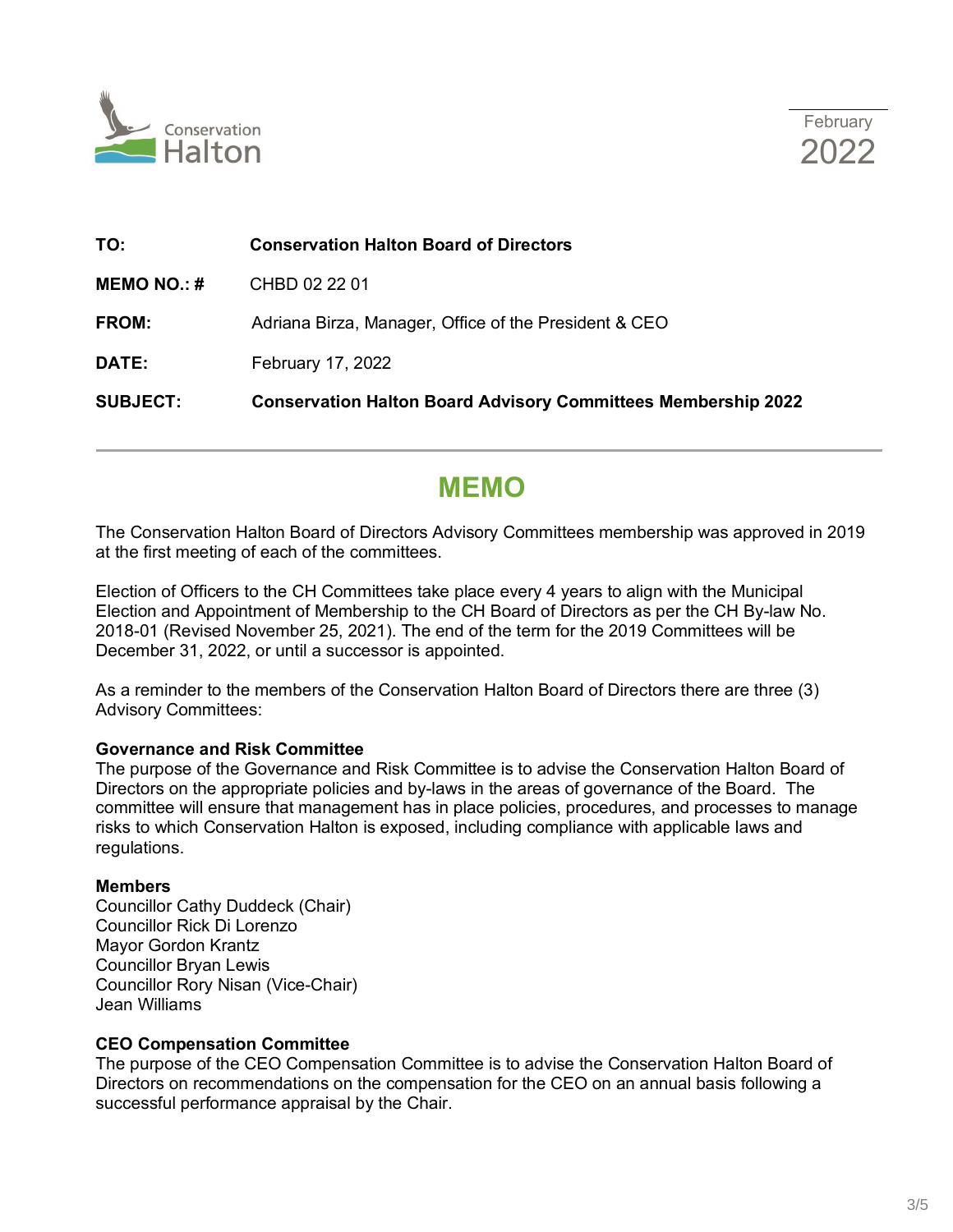



# **Members**

Councillor Allan Elgar Councillor Moya Johnson (Vice-Chair) Mayor Marianne Meed Ward Gerry Smallegange (Chair)

#### **Finance & Audit Committee**

The purpose of the Finance and Audit Advisory Committee is to advise the Conservation Halton Board of Directors on the appropriate policies in the areas of finance and financial management.

#### **Members**

Mayor Rob Burton (Chair) Councillor Mike Cluett Joanne Di Maio Councillor Moya Johnson Jim Sweetlove (Vice Chair) Gerry Smallegange